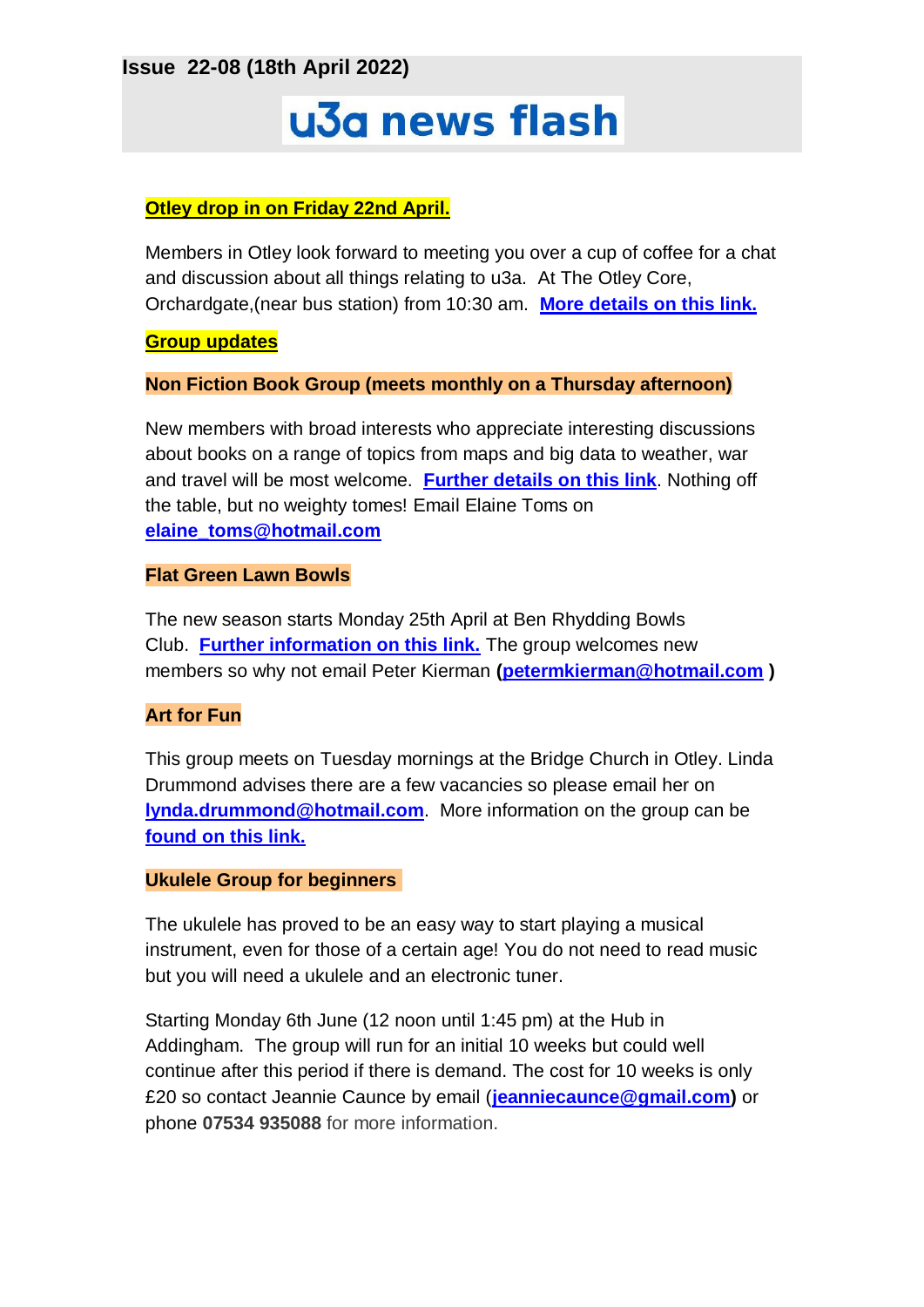#### **Backgammon**

The group now meets at the back of Listers Arms, the Wetherspoons venue near to Clarke Foley. The drinks are cheap, and access is much better through the side door. Please come along next Wednesday from 2 pm to 4 pm. **[More information on this link.](https://ilkleyu3a.org/Backgammon)** 1400-1600, Caroline and Peter look forward to seeing both existing and new members at their new meeting place.

#### **Addingham drop in Friday 1st April**

This was a great success with standing room only at times. **[Use this link to](https://ilkleyu3a.org/Addingham) [read a report](https://ilkleyu3a.org/Addingham)**, see pictures and learn about the extensive coverage we achieved via local and social media.

#### **Saturday Morning Talk on 23rd April**

Is it really possible to read minds, bend spoons, or talk to dead people? Mike Daw, who's currently working towards a PhD in this area, discusses the scientific evidence and some of the controversies. **[Select here for more](https://ilkleyu3a.org/event-4756649) [information.](https://ilkleyu3a.org/event-4756649)**

#### **The quirky humour page**

Since the start of 2022, we have added over 100 images to our quirky humour page. Another batch (thanks to our regular contributors) have been added in the past week. Keep them coming. **[Select here for the latest](https://ilkleyu3a.org/Lockdown-Support-Quirky-Humour) [additions to the collection.](https://ilkleyu3a.org/Lockdown-Support-Quirky-Humour)**

The page of cartoons is now so big, that those added pre 2022 are now held on a separate page. **[Select this link](https://ilkleyu3a.org/Lockdown-Support-Quirky-Humour-2)** for humour submissions in 2021 and 2020

#### **The Ilkley scrap book**

All past editions are now stored on a virtual bookshelf. **[Select here](https://ilkleyu3a.org/resources/Documents/PDF-Flip/bookshelf-Scrapbooks.html)**. Take a volume off the shelf as you would in a library and read the content by flipping through the pages just like a book.

#### **Silsden Picture Quiz**

Thanks to Michael Elsmore who has provided the pictures for April for the 'Guess Where' quiz on our website. **[Select here to test your powers of](http://ilkleyu3a.org/#HQUIZ) [observation.](http://ilkleyu3a.org/#HQUIZ)**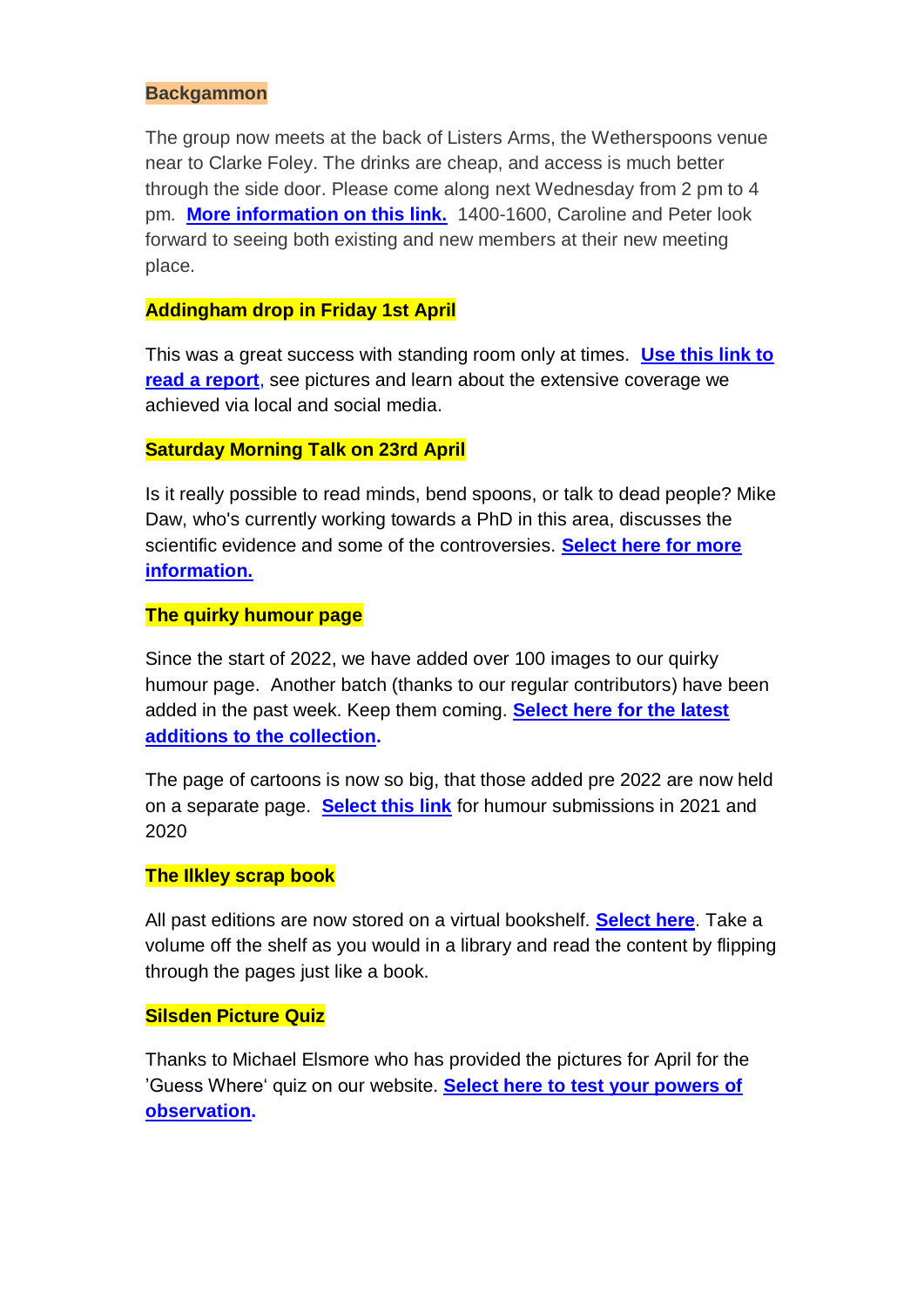## **Join a walk along the waterfront in Leeds**

Northern Towns has a couple of spare places for a walk that starts on Leeds Station at 10:15 am **Thursday 28th May** and finishes a couple of hours later at the Royal Armouries. Cost £3 to cover coffee and biscuits during the walk. Contact Jean Smith **[jeanmsmith50@hotmail.com](mailto:jeanmsmith50@hotmail.com)** to register your interest.

### **Around the Area**

In an attempt to make our u3a feel more inclusive, we are encouraging members living outside of Ilkley to become local ambassadors. There is a separate area on the website for local activities to be promoted. **[Use this](https://ilkleyu3a.org/Around-The-Area)  [link to read more.](https://ilkleyu3a.org/Around-The-Area)** If you would like further information on this initiative please contact Jean Smith on **[jeanmsmith50@hotmail.com.](mailto:jeanmsmith50@hotmail.com)**

### **Ilkley Lawn Tennis and Squash Club hospitality offer**

We are looking to strengthen links with this club. Many will know that they host a prestigious tennis tournament every summer. u3a members are being offered a 10% discount for a hospitality day devoted to people of a certain age on Monday 13th June. **[Select here for more details.](https://ilkleyu3a.org/resources/SILVER%20DAY%20Promo%20PDF%20(Flyer)%20(1).pdf)** Email **[Nicola@iltsc.co.uk](mailto:Nicola@iltsc.co.uk)** to register an interest referring to the Ilkley u3a 10% discount offer

## *Thanks to Bruce Chalmers for these thoughtful insights:*

*The ability to speak several languages is an asset, but the ability to keep your mouth shut in any language is priceless.*

*Never make fun of someone who speaks broken English. It means they know another language.*

*Never confuse education with intelligence.*

*Albert Einstein - "The difference between stupidity and genius is that genius has its limits.*

*Bill Watterson - "The surest sign that intelligent life exists elsewhere in the universe is that it has never tried to contact us."*